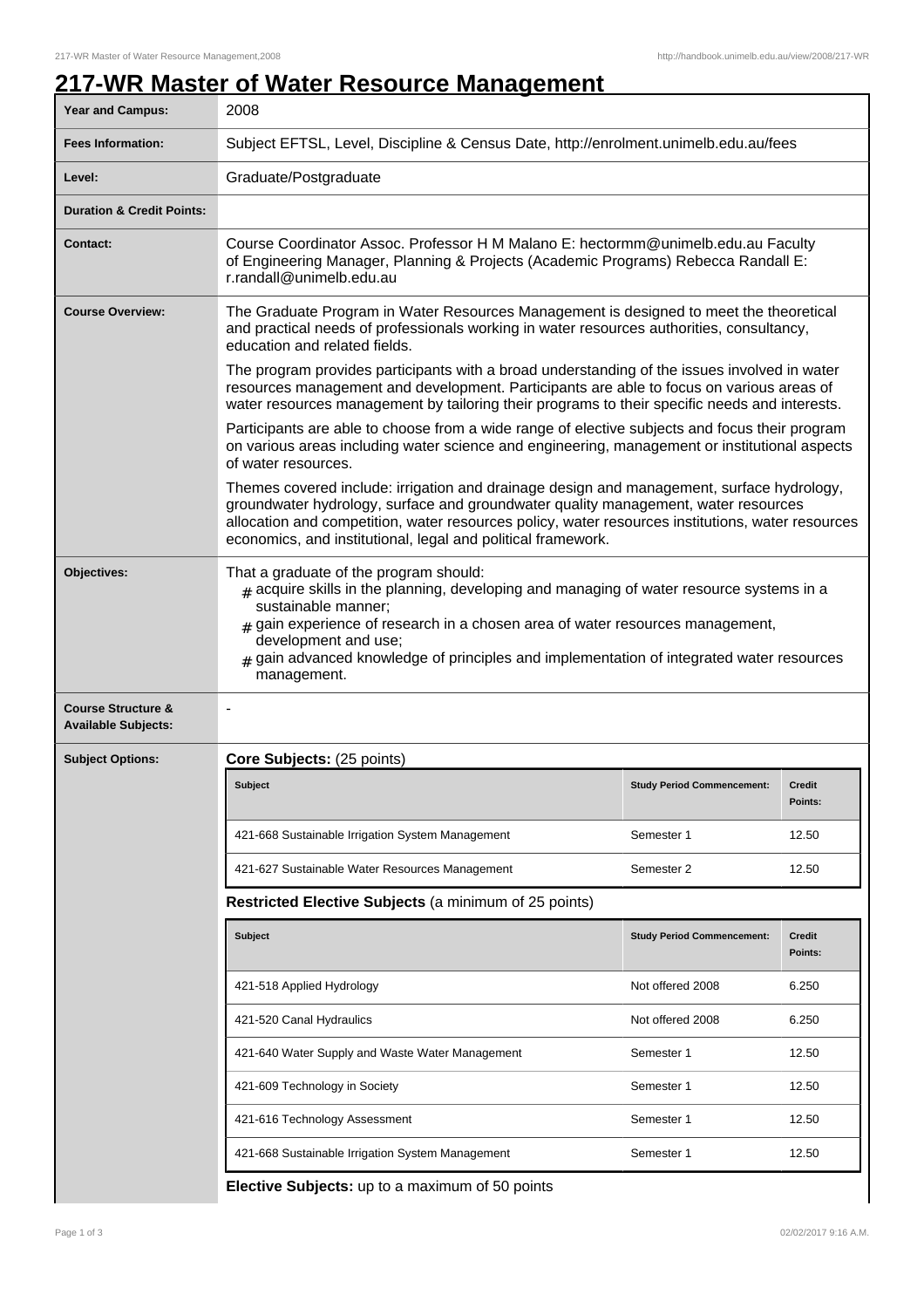aken from the Electives List or other subjects approved by the Course Coordinator. A student may only take up to a maximum of 25 points by research.

| <b>Subject</b>                                   | <b>Study Period Commencement:</b> | <b>Credit</b><br>Points: |
|--------------------------------------------------|-----------------------------------|--------------------------|
| 421-511 Advanced Concrete Theory & Design        | Not offered 2008                  | 12.500                   |
| 421-519 Design of Environmental Systems          | Semester 2                        | 12.50                    |
| 421-516 Hydraulics and Hydrology                 | Semester 2                        | 12.50                    |
| 421-625 Case Studies in Development Technologies | 2                                 | 12.500                   |
| 421-521 Coastal Engineering                      | Not offered 2008                  | 12.500                   |
| 421-513 Computer Aided Design (Masters)          | Not offered 2008                  | 6.250                    |
| 421-626 Design of Energy Systems                 | Semester 2                        | 12.50                    |
| 421-517 Earthquake Engineering (Masters)         | Not offered 2008                  | 6.250                    |
| 421-629 Energy Efficiency Technology             | Semester 2                        | 12.50                    |
| 421-619 Energy for Sustainable Development       | Semester 2                        | 12.50                    |
| 421-825 Energy from Biomass and Wastes           | Not offered 2008                  | 12.500                   |
| 421-505 Engineering Hydraulics                   | Semester 1                        | 12.50                    |
| 421-680 Engineering for Sustainable Environments | Summer                            | 12.50                    |
| 421-663 Engineering Project Management           | Semester 1                        | 12.50                    |
| 421-553 Engineering Systems Management (Masters) | 1                                 | 12.500                   |
| 421-522 Environmental Engineering Design         | Semester 2                        | 12.50                    |
| 421-604 Environmental Management ISO 14000       | Semester 2                        | 12.50                    |
| 421-525 Field Data Acquisition and Analysis      | Semester 1                        | 12.50                    |
| 421-636 Applied Fortran Programming              | Semester 2                        | 12.50                    |
| 421-602 Air Quality Control                      | Semester 1                        | 12.50                    |
| 421-514 General Structural Design                | Not offered 2008                  | 6.250                    |
| 421-539 Geotechnical Applications                | Semester 2                        | 12.50                    |
| 421-697 Heating, Ventilation and Airconditioning | Semester 1                        | 12.50                    |
| 421-515 High Rise Structures (Masters)           | Not offered 2008                  | 12.500                   |
| 421-637 Indoor Environment Quality               | Not offered 2008                  | 12.500                   |
| 421-523 Occupational Health and Safety Basics    | Semester 1, Semester 2            | 12.50                    |
| 421-605 Managing Water Borne Risks               | Semester 2                        | 12.50                    |
| 421-681 Management for the Environment           | Semester 2                        | 12.50                    |
| 421-666 Management of Project Resources          | Semester 2                        | 12.50                    |
| 421-654 Principles of Asset Management           | Semester 1                        | 12.50                    |
| 421-664 Project Delivery                         | Semester 2                        | 12.50                    |